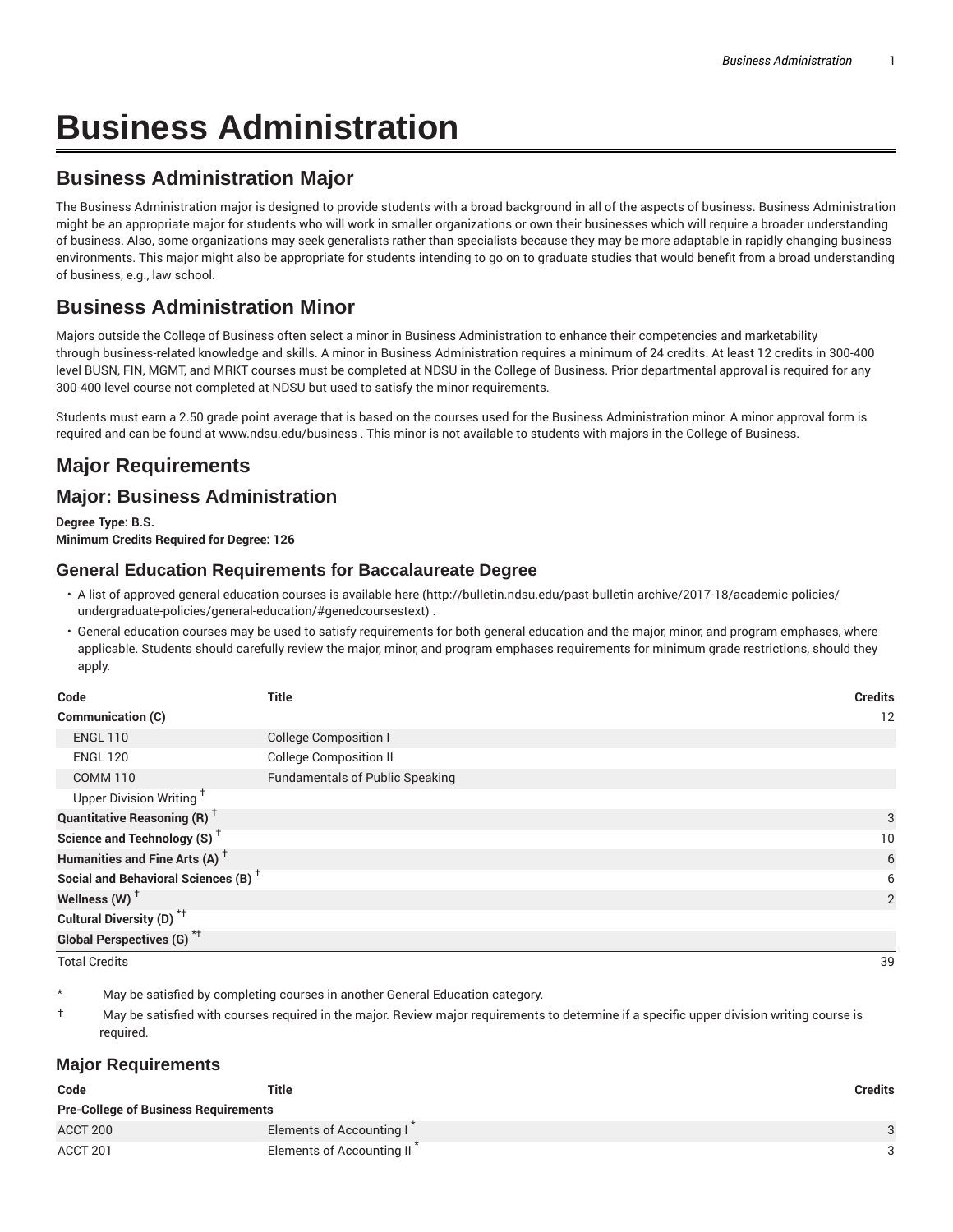| <b>COMM 110</b>                                   | Fundamentals of Public Speaking (May satisfy general education category C) <sup>*</sup>                                                         | $\sqrt{3}$     |
|---------------------------------------------------|-------------------------------------------------------------------------------------------------------------------------------------------------|----------------|
| <b>ECON 201</b>                                   | Principles of Microeconomics (May satisfy general education category B and G) <sup>*</sup>                                                      | 3              |
| <b>MIS 116</b>                                    | <b>Business Use of Computers</b>                                                                                                                | 3              |
| <b>ECON 202</b>                                   | Principles of Macroeconomics (May satisfy general education category B and G)                                                                   | 3              |
| <b>ENGL 110</b>                                   | College Composition I (May satisfy general education category C)                                                                                | 3              |
| <b>ENGL 120</b>                                   | College Composition II (May satisfy general education category C)                                                                               | 3              |
| <b>PHIL 216</b>                                   | Business Ethics (May satisfy general education category A) <sup>*</sup>                                                                         | 3              |
| <b>STAT 330</b>                                   | Introductory Statistics (May satisfy general education category R) <sup>*</sup>                                                                 | 3              |
| <b>STAT 331</b>                                   | <b>Regression Analysis</b>                                                                                                                      | $\overline{2}$ |
| <b>MATH 144</b>                                   | Mathematics for Business                                                                                                                        | 4              |
| <b>Pre-Business Administration Requirements</b>   |                                                                                                                                                 |                |
| <b>PSYC 111</b>                                   | Introduction to Psychology                                                                                                                      | 3              |
| SOC 110                                           | Introduction to Sociology                                                                                                                       | 3              |
| <b>Business Administration Major Requirements</b> |                                                                                                                                                 |                |
| <b>BUSN 301</b>                                   | <b>Organizational Citizen</b>                                                                                                                   | $\mathbf 0$    |
| <b>ENGL 320</b>                                   | Business and Professional Writing (May satisfy general education category C)                                                                    | 3              |
| <b>FIN 320</b>                                    | Principles of Finance <sup>1</sup>                                                                                                              | 3              |
| <b>MGMT 320</b>                                   | Foundations of Management                                                                                                                       | 3              |
| <b>MGMT 330</b>                                   | Foundations of Organizational Behavior                                                                                                          | 3              |
| <b>MGMT 360</b>                                   | <b>Operations Management</b>                                                                                                                    | 3              |
| <b>MRKT 320</b>                                   | <b>Foundations of Marketing</b>                                                                                                                 | 3              |
| <b>BUSN 430</b>                                   | Legal and Social Environment of Business                                                                                                        | 3              |
| <b>BUSN 487</b>                                   | <b>Managerial Economics</b>                                                                                                                     | 4              |
| <b>BUSN 489</b>                                   | Strategic Management                                                                                                                            | 4              |
| <b>MIS 320</b>                                    | Management Information Systems                                                                                                                  | 3              |
| <b>ECON 324</b>                                   | Money and Banking                                                                                                                               | 3              |
| 300-400 Level Courses                             |                                                                                                                                                 | 18             |
| courses):                                         | Of the 18 credits, at least one 300-400 level course must be completed in each of the following 4 areas (includes courses cross-listed with CoB |                |
| 1) FIN                                            |                                                                                                                                                 |                |
|                                                   |                                                                                                                                                 |                |

| 2) MGMT                                                             |                                                                   |  |
|---------------------------------------------------------------------|-------------------------------------------------------------------|--|
| 3) MRKT                                                             |                                                                   |  |
| 4) Environment of Business: Select at least one from the following: |                                                                   |  |
| <b>BUSN 318</b>                                                     | <b>Taxation in Management Decisions</b>                           |  |
| <b>BUSN 340</b>                                                     | <b>International Business</b>                                     |  |
| <b>BUSN 341</b>                                                     | <b>Global Business Environment</b>                                |  |
| <b>BUSN 347</b>                                                     | <b>Principles of Real Estate</b>                                  |  |
| <b>BUSN 383</b>                                                     | Organizational Communication I                                    |  |
| <b>BUSN 431</b>                                                     | Business Law I-Contracts, Property and Torts                      |  |
| <b>BUSN 432</b>                                                     | Business Law II-Business Organization and Commercial Transactions |  |
| <b>BUSN 440</b>                                                     | <b>International Business Law</b>                                 |  |
| <b>BUSN 474</b>                                                     | Cooperatives                                                      |  |
| 300-400 College of Business Electives                               |                                                                   |  |

#### **300-400 College of Business Electives**

Any courses from the College of Business with the prefixes of ACCT, BUSN, FIN, LEAD, MGMT, MIS, or MRKT; includes courses cross-listed with CoB courses; excludes ATHL credits

Total Credits 101

- \* Pre-college and pre-business administration major courses. A grade of 'C' or better for pre-college and pre-business administration major courses is required for admission into the Business Administration major.
- \*\* Students must earn a 'C' or better and have a minimum 2.5 cumulative GPA in ALL courses included in the professional program (i.e., all required courses, elective requirements, and additional 300-400 level CoB electives or breadth electives). The only exception is BUSN 301, which is a P/F course.
- 1 Denotes Common Body of Knowledge (CBK) course.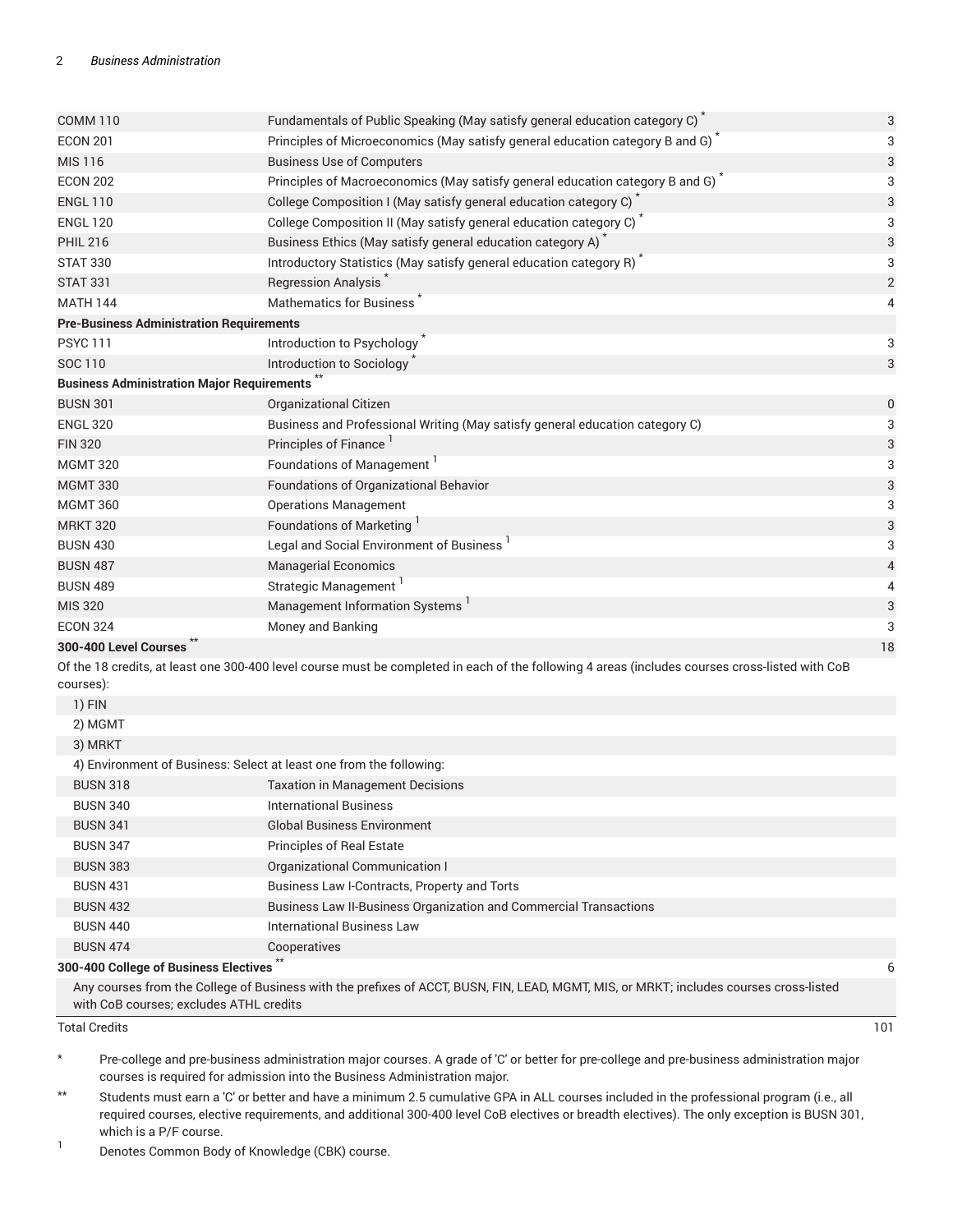#### **Degree Requirements and Notes**

• Students must include one of the following international courses in their plan of study:

| Code            | Title                              | <b>Credits</b> |
|-----------------|------------------------------------|----------------|
| <b>BUSN 340</b> | <b>International Business</b>      | 3              |
| <b>BUSN 341</b> | <b>Global Business Environment</b> | 3              |
| <b>FIN 440</b>  | International Finance              | 3              |
| <b>MGMT 440</b> | <b>International Management</b>    | 3              |
| <b>MRKT 440</b> | <b>International Marketing</b>     | 3              |

- Students follow the published curricula for the business administration program of study from the semester/year of entrance in the College of Business to graduation, provided enrollment at NDSU has not been discontinued for more than one year. Students who change their major are subject to meeting the curricular requirements in effect at the time the new major is declared.
- Business courses from programs that do not hold AACSB International accreditation cannot be used for major or minor requirements in the College of Business (CoB); such courses may be eligible for use as free electives.
- The CoB accepts a maximum of nine credits of non-NDSU 300-400 level business courses from AACSB programs with approval of the department.
- Admission into the Business Administration Major: Students must earn a 'C' or better in the pre-college and pre-business administration major courses that are indicated with an asterisk (\*), achieve junior standing (60 credits), and earn a 2.50 institutional cumulative grade point average. Students must submit an online application to the CoB.
- Admission to the business administration major is required to enroll in advanced 300 or 400 level CoB courses.
- A grade of 'C' or better is required in transfer courses accepted for ACCT 200 Elements of Accounting I and ACCT 201 Elements of Accounting II and all 300-400 level accounting, business administration, finance, management, management information systems, and marketing courses.
- A letter grade must be earned in any course that fulfills a major requirement. The only exception is BUSN 301, which is a P/F course.
- A 2.50 cumulative grade point average is required to enroll in 300-400 level CoB courses.
- Students must earn a 2.50 institutional GPA to graduate.
- Of the credits completed in residence at least 30 credits must be in 300-400 level CoB courses.
- Students must be accepted to the Business Administration major prior to the completion of the last 30 credits in 300 and 400 level CoB courses.
- For multiple majors within CoB, at least 15 unique credits of 300-400 level CoB courses must exist between the majors.
- Internship and cooperative education credits may be applied toward the total credits required for graduation as non-major electives.
- Students should refer to www.ndsu.edu/business for current and complete listing of the major requirements.

## **Minor Requirements**

### **Business Administration Minor**

#### **Minor Requirements**

#### **Required Credits: 24**

Students should refer to College of Business (https://www.ndsu.edu/business) for information on declaring this minor.

#### **Requirements**

| Select one of the following:  |                                                                         | $3-6$ |
|-------------------------------|-------------------------------------------------------------------------|-------|
| ACCT 102                      | <b>Fundamentals of Accounting</b>                                       |       |
| ACCT 200<br>& ACCT 201        | Elements of Accounting I<br>and Elements of Accounting II               |       |
| Select one of the following:  |                                                                         | $3-6$ |
| <b>ECON 105</b>               | <b>Elements of Economics</b>                                            |       |
| <b>ECON 201</b><br>& ECON 202 | <b>Principles of Microeconomics</b><br>and Principles of Macroeconomics |       |
| Select two of the following:  |                                                                         | 6     |
| <b>FIN 320</b>                | <b>Principles of Finance</b>                                            |       |
| <b>MGMT 320</b>               | <b>Foundations of Management</b>                                        |       |
| <b>MRKT 320</b>               | <b>Foundations of Marketing</b>                                         |       |
| <b>Elective Courses</b>       |                                                                         | 12    |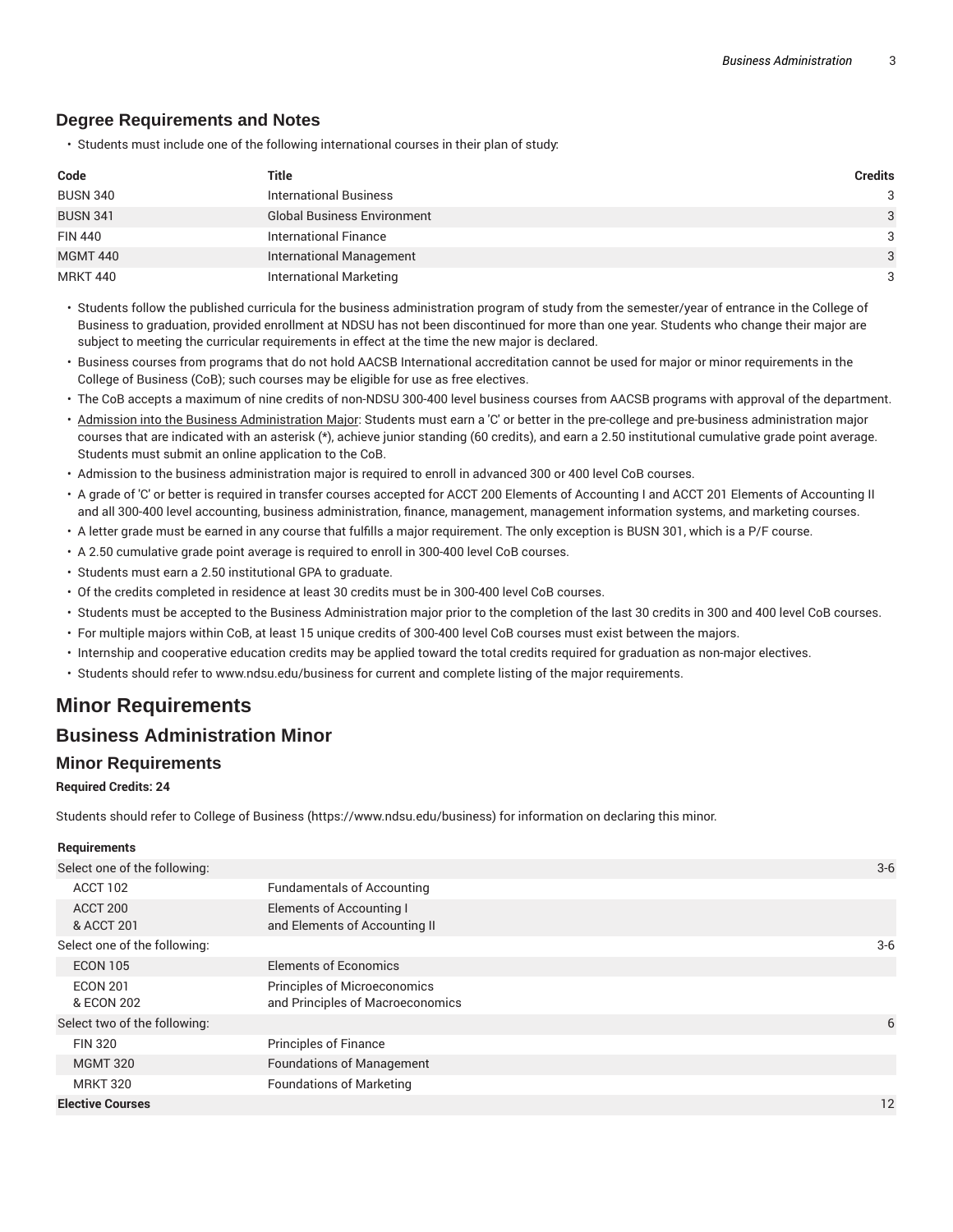An additional 12 credits of 300-400 level business administration (BUSN), Finance (FIN), Management (MGMT), or Marketing (MRKT) courses; may include MIS 320, ENTR 366, ENTR 385, LEAD 305, LEAD 325, but excludes BUSN 413 and BUSN 415; may also include courses cross-listed with CoB courses

Total Credits 24

#### **Minor Requirements and Notes**

- To be accepted into the minor program, students must have a 2.50 institutional cumulative GPA and at least junior standing (60 credits). This minor is not available to students with majors in the College of Business.
- Departmental approval is required for any course (including Tri-College) NOT completed at NDSU and used to satisfy the minor requirements (6 credits maximum).
- Students must earn a 2.50 minimum GPA, which is based upon the courses used to satisfy the minor requirements. Minors must satisfy all course prerequisites.
- Students should refer to www.ndsu.edu/business for information on declaring the minor with the College of Business.

## **Plan of Study**

**Freshman**

| <b>Freshman</b>               |                       |                                               |                           |
|-------------------------------|-----------------------|-----------------------------------------------|---------------------------|
| Fall                          | <b>Credits Spring</b> |                                               | <b>Credits</b>            |
| <b>ENGL 110</b>               |                       | 4 COMM 110                                    | 3                         |
| <b>MIS 116</b>                |                       | 3 ENGL 120                                    | 3                         |
| SOC 110                       |                       | 3 MATH 103 or 107                             | $3 - 4$                   |
| Humanities/Fine Arts Elective |                       | 3 PSYC 111                                    | 3                         |
| Non-major Elective            |                       | 3 Wellness Elective                           | $\overline{2}$            |
|                               |                       | Science & Technology Elective                 | $\overline{2}$            |
|                               | 16                    |                                               | $16-17$                   |
| Sophomore                     |                       |                                               |                           |
| Fall                          | <b>Credits Spring</b> |                                               | <b>Credits</b>            |
| ACCT 200                      |                       | 3 ACCT 201                                    | 3                         |
| <b>ECON 201</b>               |                       | 3 ECON 202                                    | $\sqrt{3}$                |
| <b>MATH 144</b>               |                       | 4 STAT 331                                    | $\mathbf 2$               |
| <b>PHIL 216</b>               |                       | 3 Cultural Diversity or Non-Major<br>Elective | 3                         |
| <b>STAT 330</b>               |                       | 3 Science & Technology Elective (w/<br>lab)   | 4                         |
|                               | 16                    |                                               | 15                        |
| <b>Junior</b>                 |                       |                                               |                           |
| Fall                          | <b>Credits Spring</b> |                                               | <b>Credits</b>            |
| <b>ENGL 320</b>               |                       | 3 BUSN 430                                    | $\ensuremath{\mathsf{3}}$ |
| <b>FIN 320</b>                |                       | 3 MGMT 330                                    | $\sqrt{3}$                |
| <b>MGMT 320</b>               |                       | 3 MIS 320                                     | 3                         |
| <b>MRKT 320</b>               |                       | 3 300-400 Level Business Electives (2)        | 6                         |
| Non-major Elective            | $3 - 4$               |                                               |                           |
|                               | $15 - 16$             |                                               | 15                        |
| <b>Senior</b>                 |                       |                                               |                           |
| Fall                          | <b>Credits Spring</b> |                                               | <b>Credits</b>            |
| <b>BUSN 487</b>               |                       | 4 BUSN 489                                    | 4                         |
| <b>ECON 324</b>               |                       | 3 300-400 Level Business Electives (4)        | 12                        |
| <b>MGMT 360</b>               | 3                     |                                               |                           |